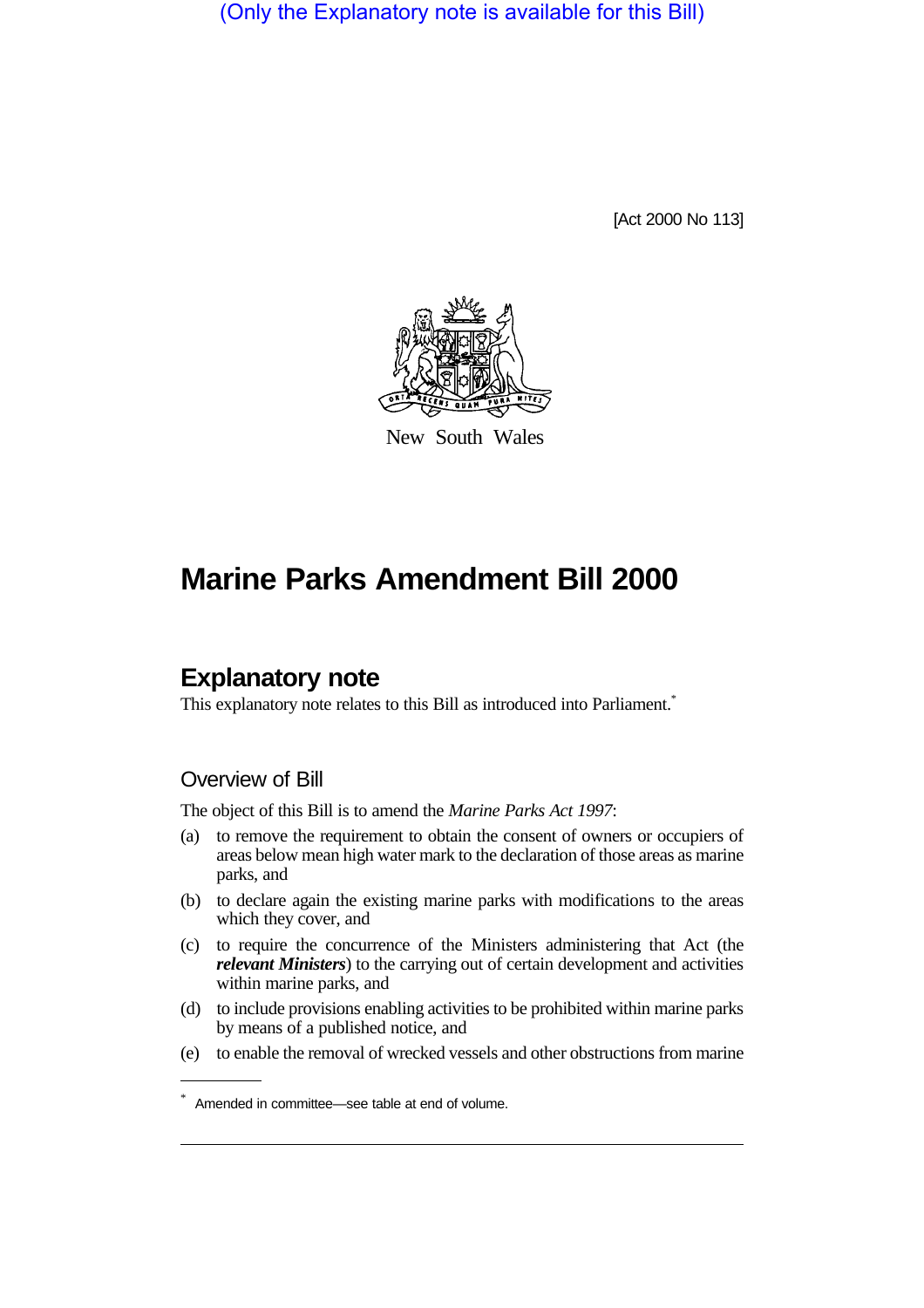Explanatory note

parks, and

- (f) to increase the penalties for offences under that Act, and
- (g) to makes changes to the way in which advisory committees are established under that Act and to specify in more detail the functions of those committees, and
- (h) to make other amendments relating to the administration of that Act.

### Outline of provisions

**Clause 1** sets out the name (also called the short title) of the proposed Act.

**Clause 2** provides for the commencement of the proposed Act on a day or days to be appointed by proclamation.

**Clause 3** is a formal provision giving effect to the amendments to the *Marine Parks Act 1997* set out in Schedule 1.

**Clause 4** is a formal provision giving effect to the amendments to the *Native Title (New South Wales) Act 1994* set out in Schedule 2.

# **Schedule 1 Amendment of Marine Parks Act 1997**

#### **Consent of owners and occupiers not required below mean high water mark**

**Schedule 1 [4]** and **[6]** remove the obligation to obtain the consent of the owner or occupier of land submerged by tidal waters before declaring a marine park. Where the consent of such a person is required (above mean high water mark), special provision is made with respect to the notification of and the consent of owners and occupiers in line with similar provision applying in connection with the issue of mining authorities (**Schedule 1 [1]** and **[23]**).

**Schedule 1 [8]** and **[13]** require the relevant Ministers to consider comments and submissions made by holders of existing interests within marine parks before promoting regulations classifying areas within marine parks for different uses and before adopting operational plans for marine parks.

**Schedule 1 [24]** makes a consequential amendment to remove the existing provisions in the Act dealing with native title. Those provisions will now be unnecessary because of the amendment to the *Native Title (New South Wales) Act 1994* contained in Schedule 2 which preserves native title rights and interests.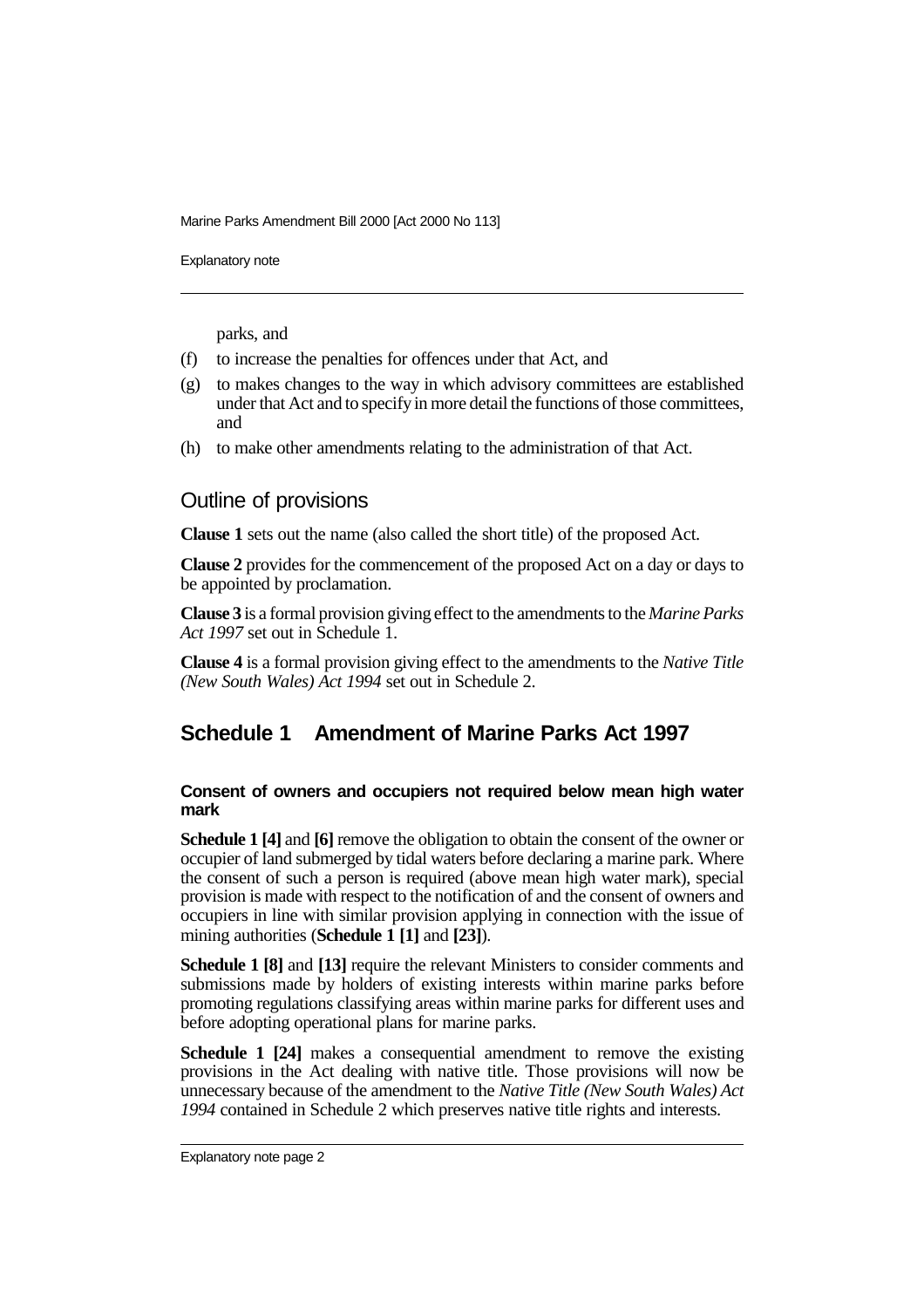Explanatory note

#### **Declaration of marine parks**

**Schedule 1 [29]** and **[30]** contain provisions revoking the current declarations of the Jervis Bay Marine Park, Solitary Islands Marine Park and Lord Howe Island Marine Park and declaring those parks again with modifications to the areas which they cover. The areas have now been described without exempting areas below mean high water mark for which the consent of the owners and occupiers has not been obtained. Also, the area described for the Jervis Bay Marine Park specifically excludes any area within the Booderee National Park which was established under the *National Parks and Wildlife Conservation Act 1975* of the Commonwealth.

**Schedule 1 [5]** extends the provisions that apply to the declaration of marine parks to any additions made to marine parks.

#### **Development and activities within marine parks**

**Schedule 1 [11]** replaces the existing provisions dealing with the requirement to consult with the Marine Parks Authority when determining a development application under Part 4 of the *Environmental Planning and Assessment Act 1979* for development in a marine park or giving approval to, or carrying out, an activity within the meaning of Part 5 of that Act in a marine park. The new provisions require the concurrence of the relevant Ministers to be obtained to the granting of consent to the development application or to such an activity for which an environmental impact statement is required to be prepared under Division 3 of Part 5 of that Act, except where an activity is proposed to be approved or carried out by a Minister, in which case, consultation only is required.

#### **Marine park closures**

**Schedule 1 [12]** (proposed Division 3 of Part 3) enables the relevant Ministers to publish notifications in the Gazette prohibiting specified activities from being carried out in a marine park or part of a marine park. These prohibitions are referred to as *marine park closures* and may remain in force for no longer than 5 years.

**Schedule 1 [3], [7]** and **[10]** make consequential amendments.

#### **Removal of obstructions**

**Schedule 1 [12]** (proposed Division 4 of Part 3) enables the Marine Parks Authority to direct the removal from a marine park of any sunken or wrecked vessel, abandoned property or anything unlawfully erected or placed in the marine park.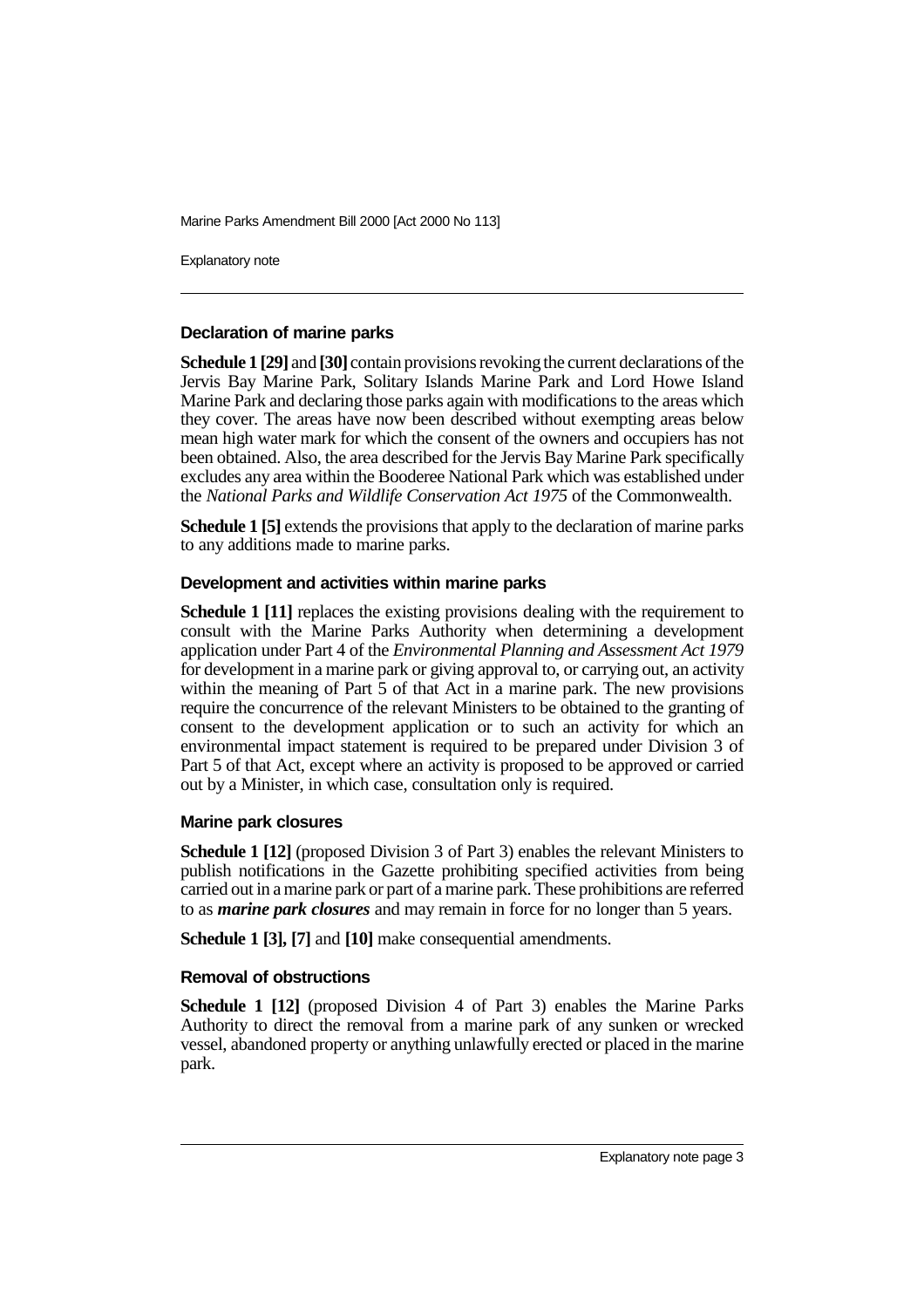Explanatory note

### **Penalties for offences**

**Schedule 1 [9]** makes it an offence (carrying a penalty of 500 penalty units in the case of an individual and 1,000 penalty units in the case of a corporation) to contravene a provision of the management regulations for a marine park if the regulations designate the contravention as a serious offence.

**Schedule 1 [20]** increases from \$10,000 to \$20,000 the maximum penalty that may be imposed by a Local Court for an offence under the Act.

#### **Marine parks advisory committees**

**Schedule 1 [15]** provides that marine parks advisory committees are to be established by the relevant Ministers rather than the Marine Parks Authority.

**Schedule 1 [16]** requires those committees to be established so as to include a member to represent the interests of marine science.

**Schedule 1 [18]** sets out more detailed functions of those committees, including advising the relevant Ministers and the Marine Parks Authority on zoning and operational plans for marine parks, the conservation of marine biological diversity within marine parks, the ecologically sustainable use of marine parks and the use and enjoyment of marine parks by members of the public.

**Schedule 1 [17]** contains a consequential amendment.

#### **Provisions relating to administration**

**Schedule 1 [14]** provides that the Marine Parks Authority is subject to the control and direction of the relevant Ministers.

**Schedule 1 [19]** extends the classes of persons who can be appointed as marine park rangers to officers or employees of government Departments or public or local authorities. **Schedule 1 [2]** makes a consequential amendment.

**Schedule 1 [21]** enables gifts or bequests of money for marine parks to be paid into the Marine Parks Fund.

**Schedule 1 [22]** provides a delegation power in relation to functions exercised by the relevant Ministers or the Marine Parks Authority.

**Schedule 1 [28]** applies certain provisions of regulations originally made under the *Fisheries Management Act 1994* for the management of aquatic reserves to marine parks that were formally aquatic reserves. Those provisions are to be treated as if they were regulations under the *Marine Parks Act 1997*.